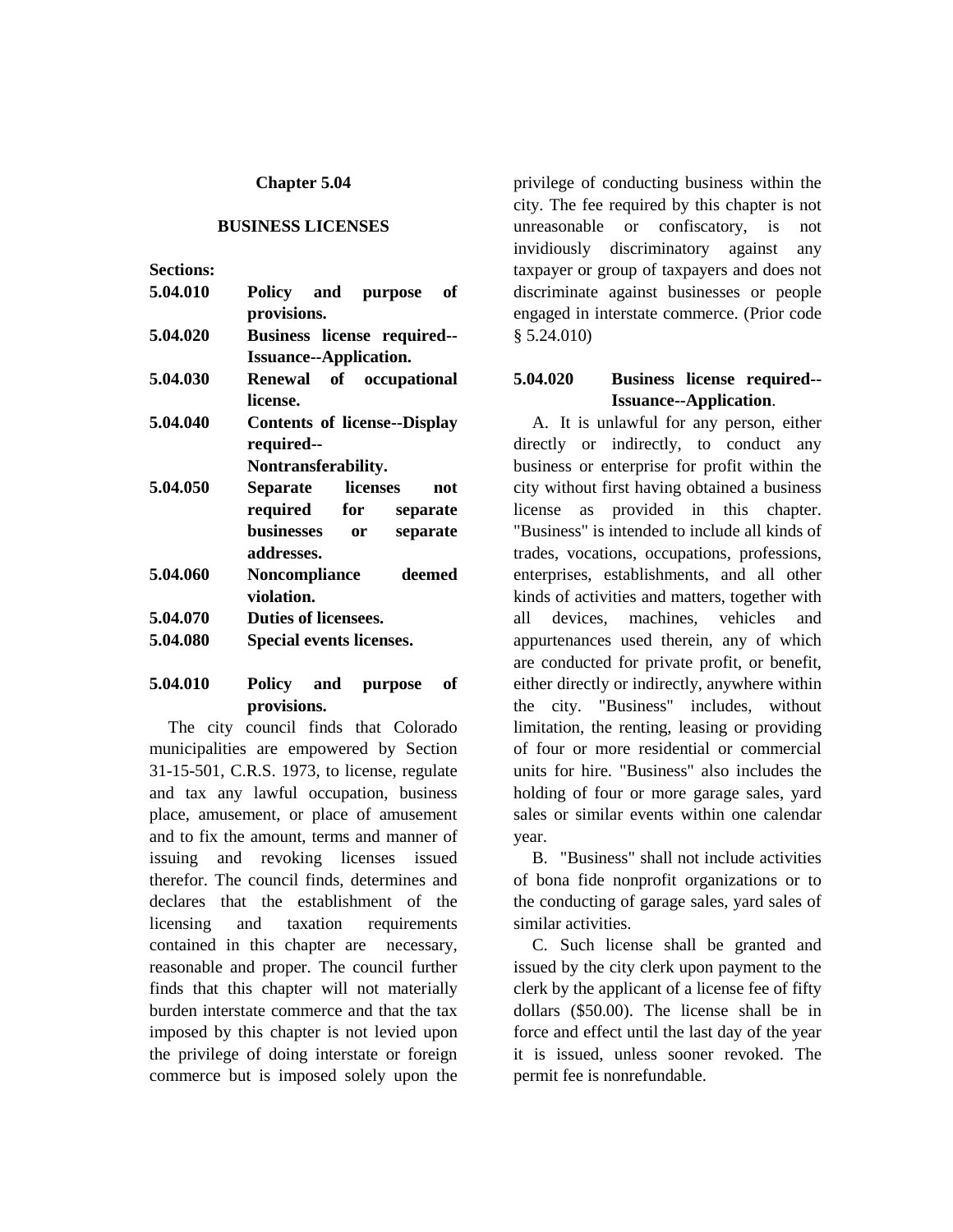D. Such license shall be granted and renewed only upon application stating the name and address of the person desiring such license, the name of such business, the location, and such other information as the city clerk may require.

E. A "residential unit" shall be construed, by way of illustration, to mean a house, duplex, apartment, hotel room, motel room, bed and breakfast room, or other like unit, in which a person or family resides, either transiently or permanently.

F. A "commercial rental unit "shall be construed to be any type of premises or units rented for business purposes, not including units in which persons or families reside. (Amended during 2002 codification; Ord. 96-9 §§ 1--3; prior code § 5.24.020)

# **5.04.030 Renewal of occupational license.**

It shall be the duty of the licensee on or before the first day of December each year during which this chapter remains in effect to obtain a renewal thereof. Nothing contained in this chapter shall be construed to empower the city clerk to refuse such renewal, except revocation for cause, of the licensee's prior license. (Prior code § 5.24.030)

### **5.04.40 Contents of license--Display required--Nontransferability.**

Each license shall be numbered and shall show the name, residence, place, and character of business of the license, shall be posted in a conspicuous place in the place of business for which it is issued. No license shall be transferable. (Prior code § 5.24.040)

| 5.04.050 | <b>Separate</b> | licenses |  | not      |
|----------|-----------------|----------|--|----------|
|          | required        | for      |  | separate |

#### **businesses or separate addresses.**

The holder of a valid license issued under the provisions of this chapter shall not be required to obtain a separate license or separate licenses in the event such licensee conducts more than one type of business within the city or conducts the same business at more than one location within the city. (Prior code § 5.24.050)

# **5.04.060 Noncompliance deemed violation.**

Any person who engages in business as defined in this chapter without having secured a license therefor, except as specifically provided in this chapter, shall be guilty of a violation of this chapter and upon conviction shall be punished in accordance with Chapter 1.20 of this code. (Prior code § 5.24.060)

### **5.04.070 Duties of licensees.**

Every licensee under this chapter shall:

A. Permit inspection: permit all reasonable inspections of his business by public authorities so authorized by law;

B. Comply with governing law: as certain and at all times comply with all laws and regulations applicable to such licensed business;

C. Operate properly: avoid all forbidden, improper or unnecessary practices or conditions which do or may affect the public health, morals or welfare;

D. Cease business: refrain from operating the licensed businesses on premises after expiration of his or her license and during the period his or her license is revoked or suspended. (Prior code § 5.24.070)